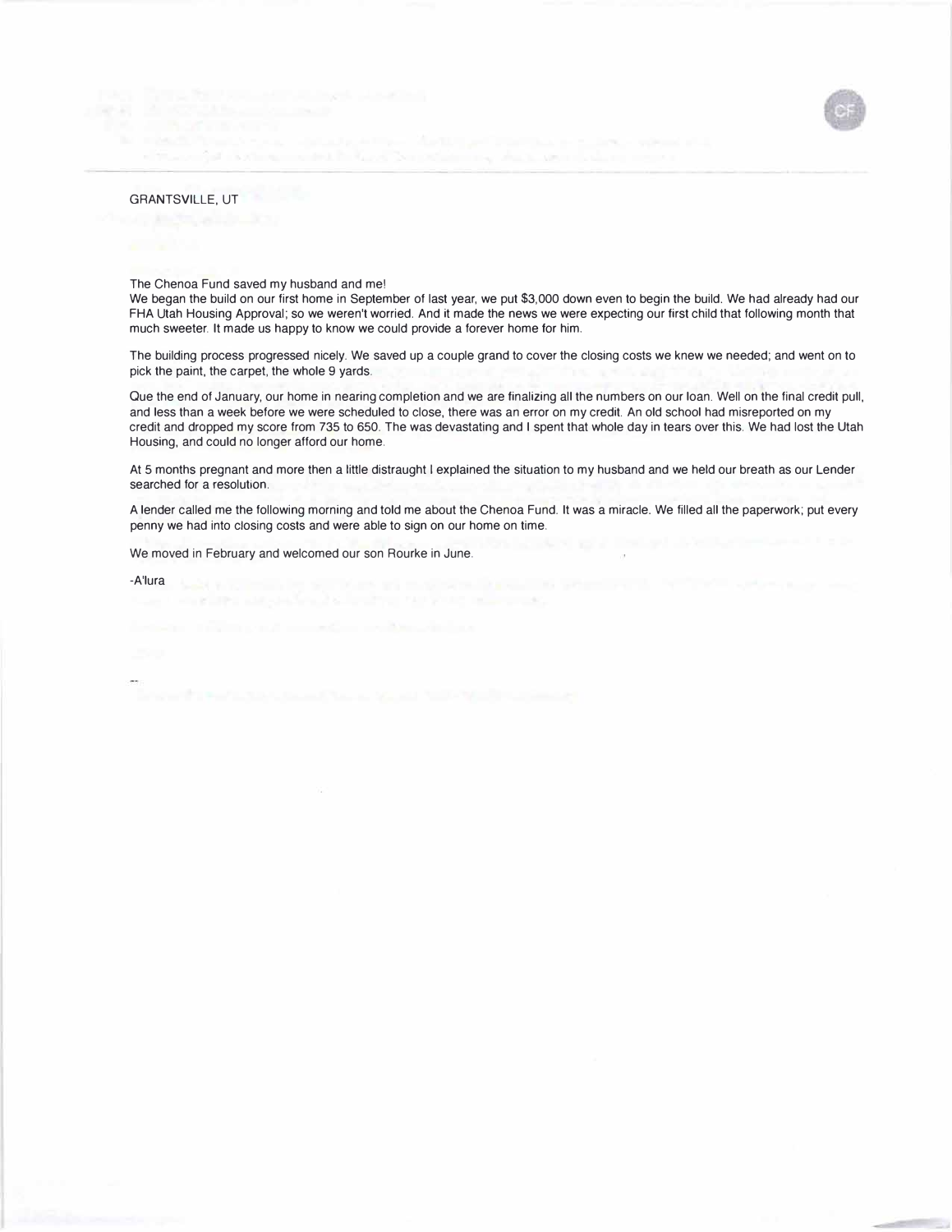## 



West Valley City, UT

The program helped my family and I tremendously. We would have not been able to purchase a new home without it. It meant everything to us because it helped us buy a home for our family. We did not look into any other program because this one was the best!! I would recommend it to anyone buying a new home. I don't think there is much you can improve on, it's a fantastic program.

-K La Rue Change and Change and Change and Change and Change and Change and Change and Change and Change and

 $\sim$ 

ARCOT LINE IS CONTINUES IN